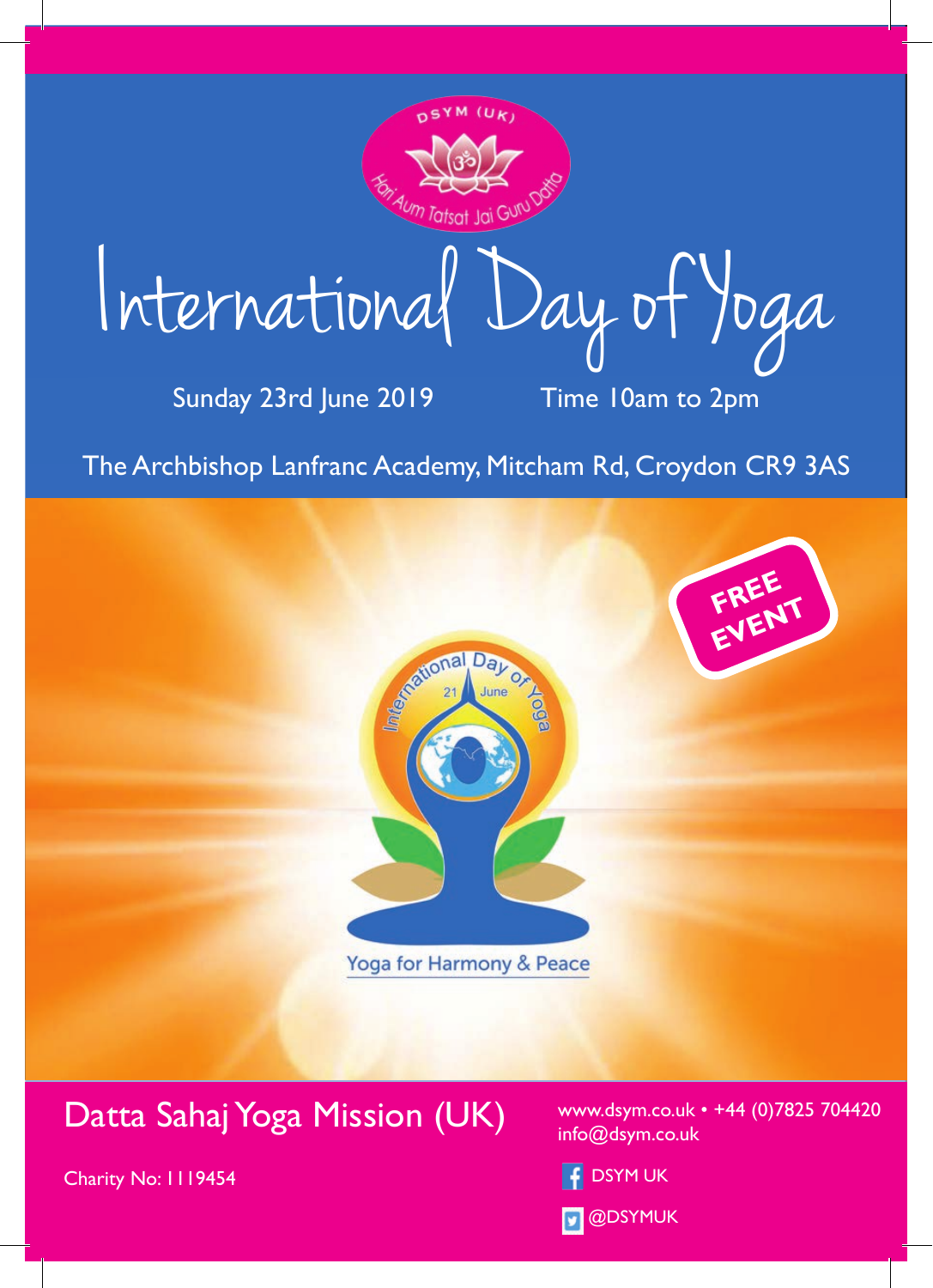

## UNITED NATIONS ADOPTS 21<sup>st</sup> JUNE<br>AS 'INTERNATIONAL DAY OF YOGA'



177 NATIONS CO-SPONSOR THE RESOLUTION

DSYM (in Association with local yoga organisations) invites you all to come and join us for the world yoga day to understand yoga and its benefits for humanity at large. Our main guest Swami Sarvasthananda - the Minister-in-Charge at Ramakrishna Vedanta Centre, UK will lead the inauguration of the Yoga day event. To register your attendance, please click: https://dsym.co.uk/international-day-of-yoga-2019-registration/

21st June was declared as the International Yoga Day by the United Nations General Assembly on 11 December 2014. Yoga, a 5,000-year-old physical, mental and spiritual practice having its origin in India, aims to transform body and mind.

The declaration came after the call for the adoption of 21st June as International Yoga Day by Indian Prime Minister, Narendra Modi, during his address to UN General Assembly on 27th September 2014 wherein he stated: *"Yoga is an invaluable gift of India's ancient tradition. It embodies unity of mind and body; thought and action; restraint and fulfilment; harmony between man and nature is a holistic approach to health and well-being. It is not about exercise but to discover the sense of oneness with your*self, the world and the nature. By changing our lifestyle and creating consciousness, it can help us deal with *climate change. Let us work towards adopting an International Yoga Day."* 

# About Swami Sarvasthananda



Swami Sarvasthananda is from Ramakrishna Math and Ramakrishna Mission having joined the mission since 1987, he has spent more than 30 year at Rajkot Ashram in various capacities including as an editor for publications, invlovement in several major relief activities and rehabilitation projects after natural disasters like drought, flood, cyclone, plague and earthquake. Presently he is the Minister-in-Charge, Ramakrishna Vedanta Centre, Bourne End, Buckinghamshire, SL8 5LF - U.K.

His work includes preaching the universal message of Ramakrishna-Vivekananda, Vedanta, India's Cultural and Spiritual Heritage, World Peace and Harmony of Religions all over the world. He is the official monastic

representatives of Ramakrishna Mission to the UNESCO attending events worldwide. He represented Ramakrishna Mission in an UNESCO Conference on "Youth and their Social Impact" held in Riyadh, Saudi Arabia in May 2017 and again in Tunisia in Sept 2018.

Contact: Swami Sarvasthananda: (email: sarvasthananda@gmail.com) (mobile: +44-7448 197915)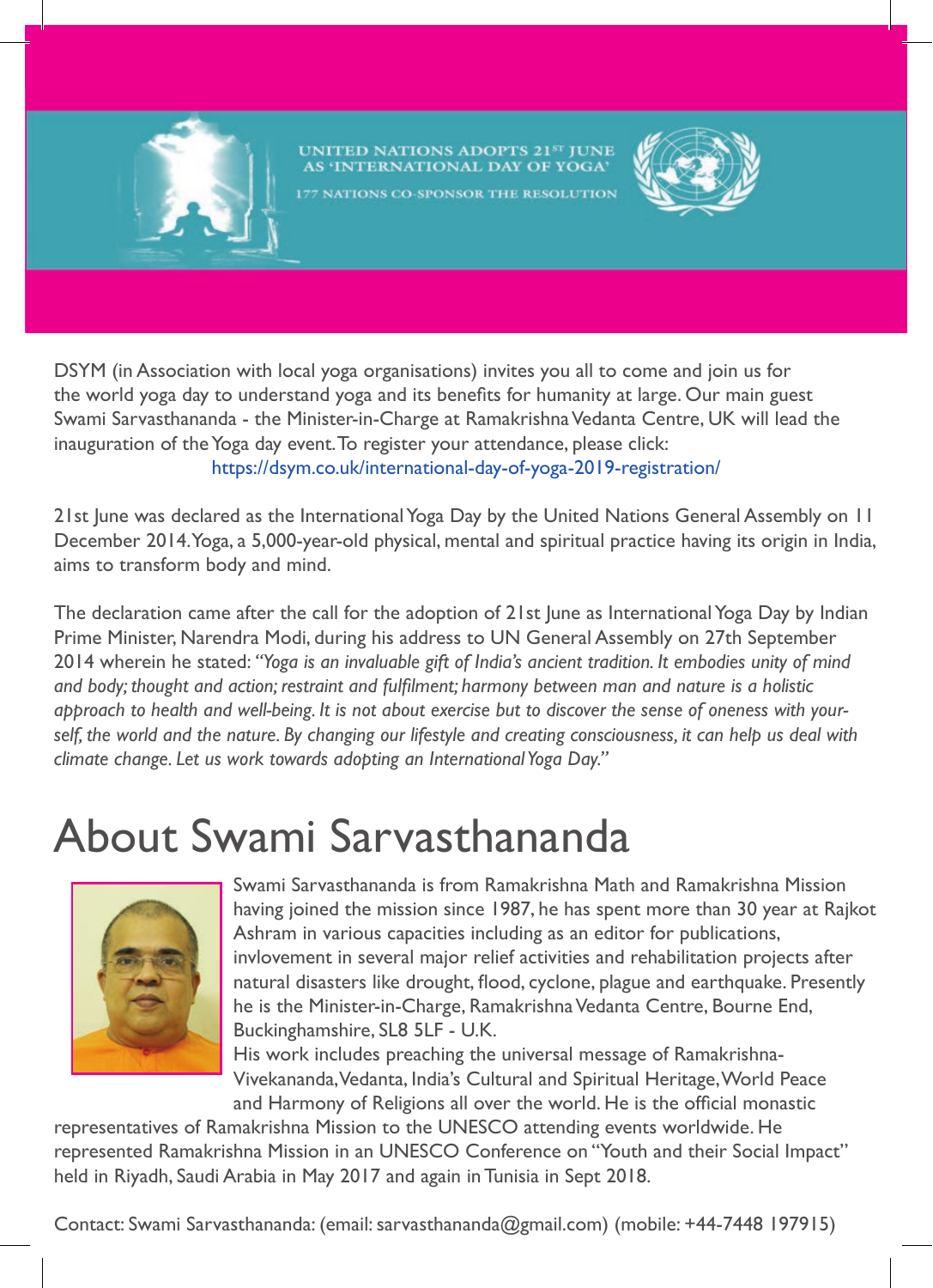#### DSYM celebrates International Day of Yoga in association with the following organisations



Balgokulam



Falun Dafa



Brahma Kumari



Yo g awo r t h i t



iSHA Foundation



L o h a n a C o m m u n i t y South London